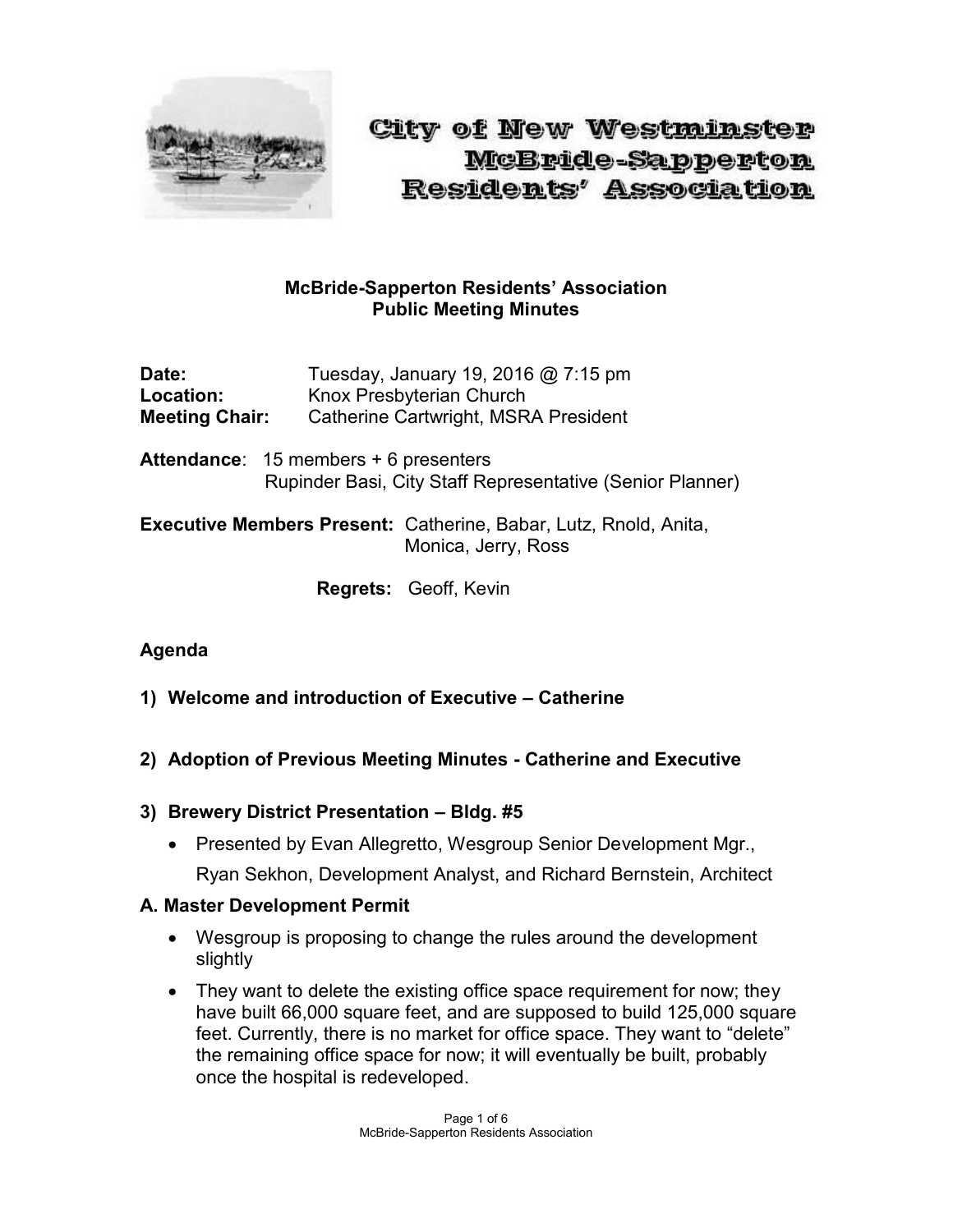## **B. Building #5**

- This building will likely have 50% market rental housing if the proposed rezoning goes ahead.
- Evan discussed the landscaping around Bldg. 5 and highlighted a few public spaces being developed around the site.
- There will be 184 units in the building.
- Bldg. 5 height won't change regardless of whether the rezoning goes ahead.
- He stated there is strong City demand for market rental housing; Wesgroup would like to "do whatever it can to increase its portfolio in the area".
- Wesgroup will get 90 units of market condos in exchange for market rental units through this rezoning.

# **4) Sapperton Playground and Spray Park Redevelopment**

- Presented by Jay Young, Queen's Park Arenex Mgr., and Ericka Mashing, Parks and Open Space Planner, City of New West
- Introduced the presentation by saying that the field and washrooms will remain.
- This past summer, some of the playground leaders talked informally with parents and kids at the park to get some early ideas about how to redo the splash park and playground area.
- They then held the first Open House and did an activity with the students at McBride School at which the children gave some creative ideas.
- They did a second Open House at McBride in December, and there will be a third one soon (in January/February, 2016).
- They emphasized that this is a community park rather than a regional park.
- Currently, there is no major entrance to the play park. The trees are a prominent part of the park; all are healthy and will be preserved in the new park. The majority of the play structures need replacing.
- The parent feedback was they want nature-based play areas. They expressed a desire for rubber bases in the spray park rather than asphalt.
- The children's feedback focused on the materials to be used, the types of play structures they preferred, and so on.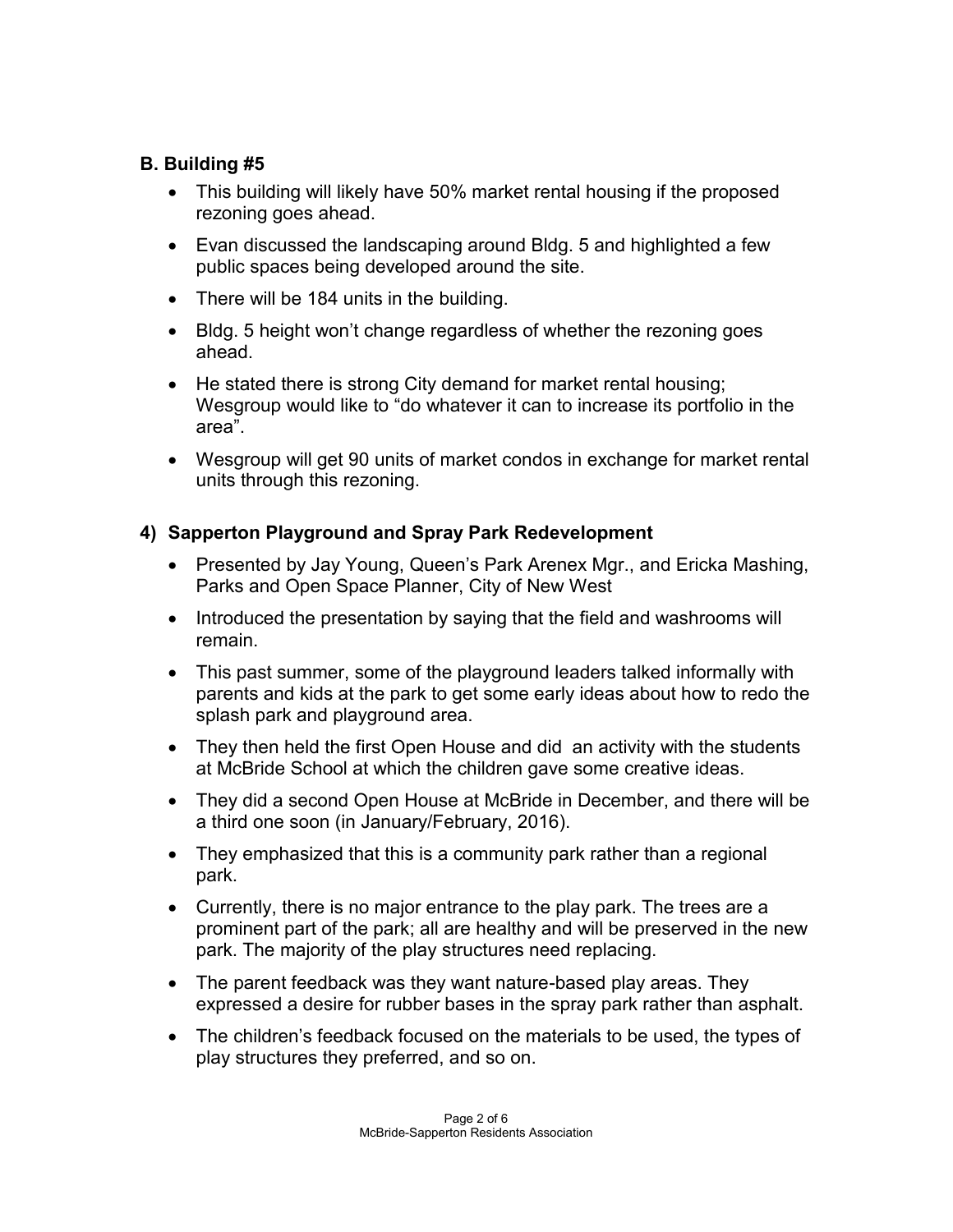As a result of the feedback from the various consultations and Open Houses, the presenters showed the RA two options:

# **A) Play Pods**

- These would preserve the current circulation pattern in the park and would work with the grade change in the park.
- The main play areas would be water play, sand play, toddler play, adventure play, and a social gathering area. There would be a bridging structure to allow a connection between the older kids' play area and the younger kids' play area.
- This design has a mulch walking trail around the perimeter with the opportunity to establish exercise stations. There would also be a water channel.

# **B) Park Terraces**

- This design changes the circulation of the park much more.
- The play areas would be more separated.
- There would be the opportunity for "trike" paths.
- Both design options create a more welcoming and prominent entry to the park.
- The ideas presented are highly conceptual at this point.
- The presenters stated they hope to have a unique playground structure.
- Questions from residents in attendance had to do with the possibility of fencing in the whole play area and putting in a crosswalk across Sherbrooke Street, as well as the "bogginess" of the grass. The presenters stated that the boggy grass by the swings will be dealt with by improving the drainage in the area.
- **The timeline:** February April: finalize design and construction documents; Late Spring – construction; Summer, 2016 – hopefully the grand opening will take place.

# **5) Sapperton Parking Study and Joint City/RCH Transportation Study**

• Presented by Lisa Leblanc, Manager, Transportation, City of New West

# **A. Existing Conditions Parking Study**

- she is currently putting together the final report for Council
- overall, the study findings indicate there is sufficient pay parking in area
- however, there is not enough parking for RCH employees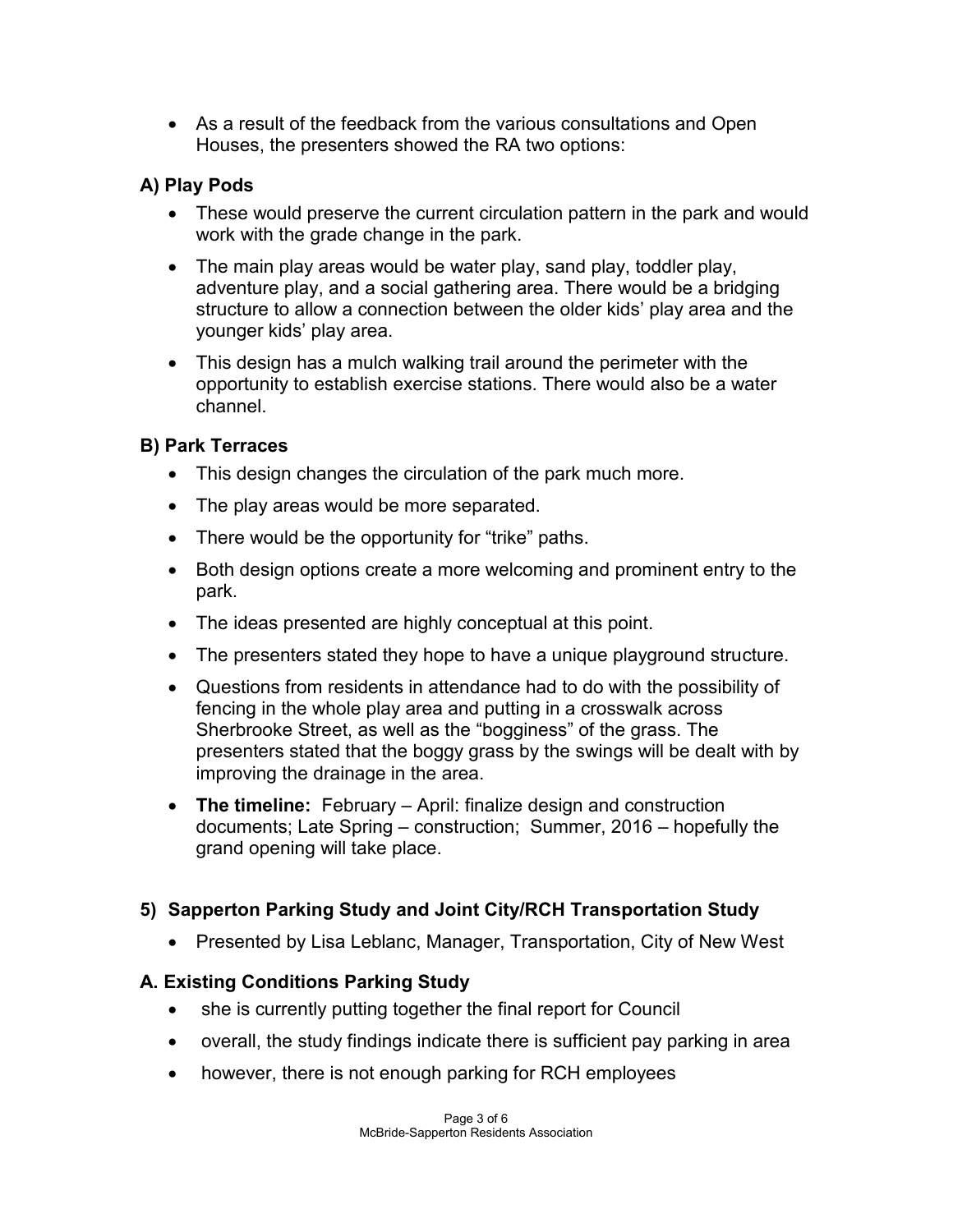- in most areas, there is enough on-street parking for residents, except for Keary, Alberta, Hospital and Simpson Streets
- currently, there is no movement towards increasing parking rates for residents
- the majority of the residents on the four streets noted indicated a desire for Resident Permit Parking only, but other respondents were not in favour
- Lisa will recommend that more work be done with residents of those four streets to see if there is a definite desire for Resident Only parking
- suggestions: reword the parking survey petition; don't do the petition during summer months
- concern expressed over enforcement; Lisa will ask James Dobie (head of enforcement) to submit to us a description of their enforcement strategy
- Lisa will share the concerns expressed at the meeting about (lack of) enforcement with James Dobie

# **B. Larger Neighbourhood Transportation Study in Conjunction with RCH**

- emphasized the focus on walking and taking transit as part of the Master Transportation Plan goals; the City is aiming for 60% participation in those Areas (current levels are at about 30%)
- she wants to "get to know" Sapperton and its challenges, and hopefully try to strike a balance between keeping out through traffic and allowing people to gain access to their homes
- need to look at the short term (RCH Construction period), medium term (development in the neighbourhood, staff parking, and emergency access on Brunette Ave.), and long term as part of the planning
- Ministry of Transportation announced today that they will be "rethinking" the Brunette Interchange with plans for a proposal by April
- she articulated two long term visions with regard to through traffic in the area:
	- 1. To push traffic to the northern edges with the objective of taking 8th Avenue, E. Columbia Street and Front Street off truck routes
	- 2. Building a tunnel underneath the City
- she stated that the City is continuing to work toward a long-term vision with its partner agencies (Translink, the Ministry of Transportation, etc.; she emphasized this process will not be easy and will not be quick).
- question from a resident re: the connection of the Patullo Bridge to Hwy 1; she responded that the City consistently lobbies for this, but the MOT says this idea is not feasible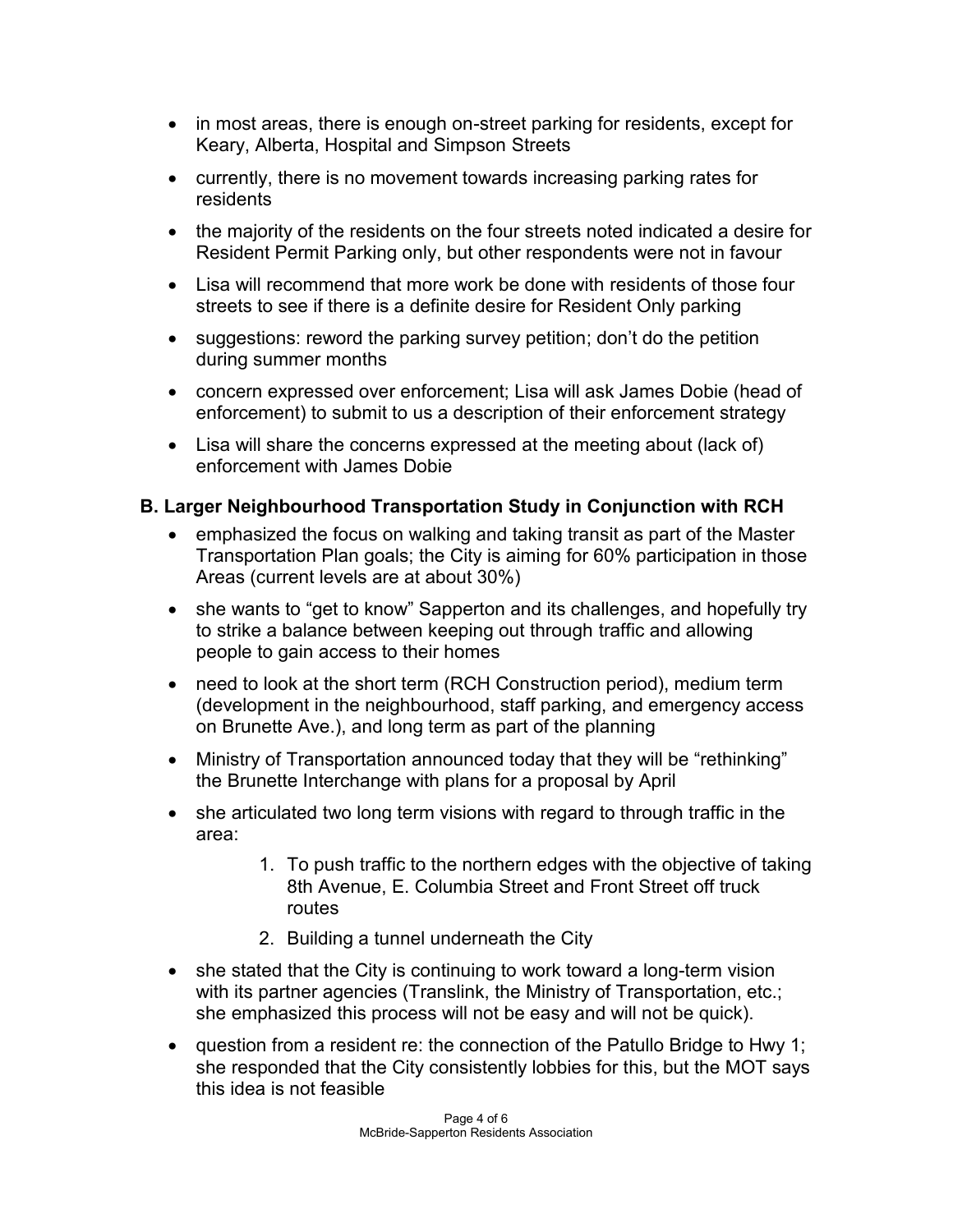Question: "With a reconfigured Brunette Interchange, will we be revisiting the United Boulevard Extension issue?"

Response: "No, but we will need to look at options."

- she wants the larger neighbourhood study running by April, 2016
- she wants to consult with the local community through meetings or other creative measures
- linked to this discussion was a proposal by resident Deb Little; she has a proposal for Garrett Street: that there be no right-hand turn onto Sherbrooke or Major Streets from E. Columbia between 3-7 pm unless cars display a residents' decal.
- concerns were expressed over enforcement as well as what to do about taxi drivers, visitors, and others who need access to the area
- Lisa stated that she will take this proposal into consideration as part of the larger traffic study

## **6) NTAC Traffic Report/Update - Babar**

• All issues covered by the above item.

## **7) NWCPC Police Report/Update - Lutz**

- Crime is down overall in New West, except for downtown
- Provided a number to call if we see homeless who need help: (604) 726-8775
- Lutz attended a presentation on the "invisible homeless"; Seniors' Services Society is having a walk on February 20 to fundraise for this

# **8) Old Business**

## **A. OCP Process - Catherine**

- The last round of workshops in our neighbourhood is being held February 6.
- Catherine emphasized the importance of attending as our area is at risk of change with rowhouses and townhouses.
- Catherine will be sending a letter to the City re: our concerns over the OCP process.
- Catherine also stressed that the RA will support any neighbourhood within our area that wants to present a position to the City for their area, but the RA can't fight every neighbourhood's individual battles.